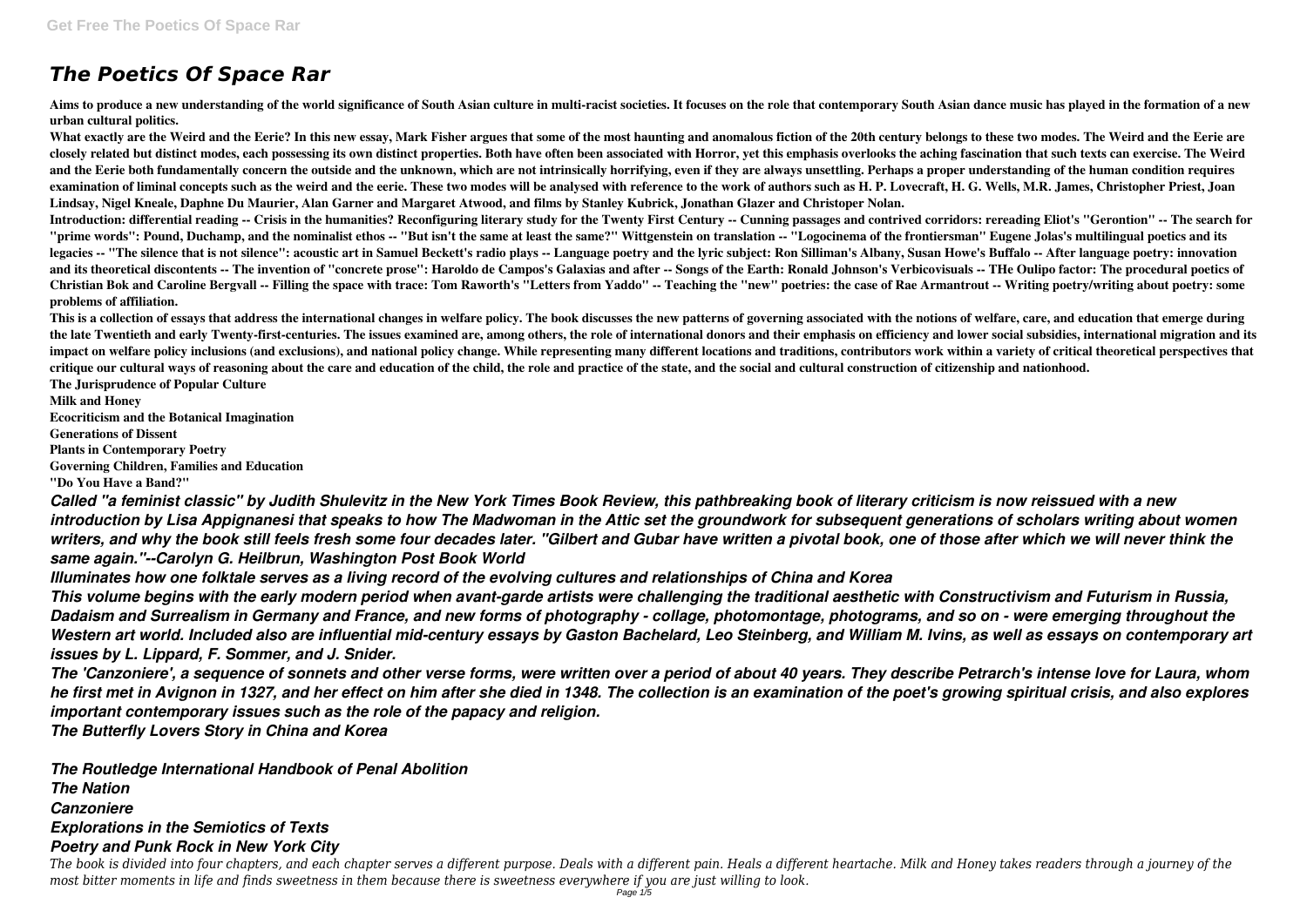*MY LAST DUCHESS is the debut novel from Daisy Goodwin, the script writer of the epic ITV Sunday night drama VICTORIA. A rich, rewarding love story, perfect for readers of Georgette Heyer, and fans of VICTORIA, DOWNTON ABBEY and THE CROWN. 'Sparkling and thoroughly engaging' Sunday Times 'Deliciously classy. An intelligent pleasure, full of exquisite period detail' Kate Mosse Cora Cash has grown up in a world in which money unlocks every door. Her coming-out ball promises to be the most opulent of the gilded 1890s, a fitting debut for New York's 'princess'. Yet her fortune cannot buy her the one thing she craves -- the freedom to choose her own destiny. For Cora's mother has her heart on a title for her daughter, and in England -- where they are bound, to find Cora a husband. When Cora loses her heart to a man she barely knows, she soon realises that she is playing a game she does not fully understand -- and that her future happiness is the prize. Rumi the Persian poet is widely acknowledged as being the greatest Sufi mystic of his age. He was the founder of the brotherhood of the Whirling Dervishes. This is a collection of his poetry. Positioned within current ecocritical scholarship, this volume is the first book-length study of the representations of plants in contemporary American, English, and Australian poetry. Through readings of botanically-minded writers including Les Murray, Louise Glück, and Alice Oswald, it addresses the relationship between language and the subjectivity, agency, sentience, consciousness, and intelligence of vegetal life. Scientific, philosophical, and literary frameworks enable the author to develop an interdisciplinary approach to examining the role of plants in poetry. Drawing from recent plant science and contributing to the exciting new field of critical plant studies, the author develops a methodology he calls "botanical criticism" that aims to redress the lack of emphasis on plant life in studies of poetry. As a subset of ecocriticism, botanical criticism investigates how poets engage with plants literally and figuratively, materially and symbolically, in their works. Key themes covered in this volume include plants as invasives and weeds in human settings; as sources of physical and spiritual nourishment; as signifiers of region, home, and identity; as objects of aesthetics and objectivism; and, crucially, as beings with their own perspectives, voices, and modes of dialogue. Ryan demonstrates that poetic imagination is as essential as scientific rationality to elucidating and appreciating the mysteries of plant-being. This book will appeal to a multidisciplinary readership in the fields of ecocriticism, ecopoetry, environmental humanities, and ecocultural studies, and will be of interest to researchers in the emerging area of critical plant studies.*

*Memory, Performance, and Oral Poetry Restructuring the Welfare State Rumi and Islam Imperial Leather English Journal Poetry, Poetics, Pedagogy The Psychology of Everyday Things*

... not merely interesting and novel, but also exceedingly provocative and heuristically fertile. --The Review of Metaphysics ... essential reading for anyone interesting in ... the new reader-centered forms of criticism. --Library Journal In this erudite and imaginative book, Umberto Eco sets forth a dialectic between 'open' and 'closed' texts. During the late 1960s, throughout the 1970s, and into the 1980s, New York City poets and musicians played together, published each other, and inspired one another to create groundbreaking art. In "Do You Have a Band?", Daniel Kane reads deeply across poetry and punk music to capture this compelling exchange and its challenge to the status of the visionary artist, the cultural capital of poetry, and the lines dividing sung lyric from page-bound poem. Kane reveals how the new sounds of proto-punk and punk music found their way into the poetry of the 1960s and 1970s downtown scene, enabling writers to develop fresh ideas for their own poetics and performance styles. Likewise, groups like The Fugs and the Velvet Underground drew on writers as varied as William Blake and Delmore Schwartz for their lyrics. Drawing on a range of archival materials and oral interviews, Kane also shows how and why punk musicians drew on and resisted French Symbolist writing, the vatic resonance of the Beat chant, and, most surprisingly and complexly, the New York Schools of poetry. In bringing together the music and writing of Richard Hell, Patti Smith, and Jim Carroll with readings of poetry by Anne Waldman, Eileen Myles, Ted Berrigan, John Giorno, and Dennis Cooper, Kane provides a fascinating history of this crucial period in postwar American culture and the cultural life of New York City. Conviviality has lately become a catchword not only in academia but also among political activists. This open access book discusses conviviality in relation to the adjoining concepts cosmopolitanism and creolisation. The urgency of todays global predicament is not only an argument for the revival of all three concepts, but also a reason to bring them into dialogue. Ivan Illich envisioned a post-industrial convivial society of 'autonomous individuals and primary groups (Illich 1973), which resembles present-day manifestations of 'convivialism. Paul Gilroy refashioned conviviality as a substitute for cosmopolitanism, denoting an ability to be 'at ease in contexts of diversity (Gilroy 2004). Rather than replacing one concept with the other, the fourteen contributors to this book seek to explore the interconnections - commonalities and differences - between them, suggesting that creolisation is a necessary complement to the already-intertwined concepts of conviviality and cosmopolitanism. Although this volume takes northern Europe as its focus, the contributors take care to put each situation in historical and global contexts in the interests of moving beyond the binary thinking that prevails in terms of methodologies, analytical concepts, and political implementations. Poetics of SpaceA Critical Photographic Anthology A Critical Photographic Anthology

The Tomorrow People Urban Tumbleweed

Exquisite Corpse

Library of Congress Subject Headings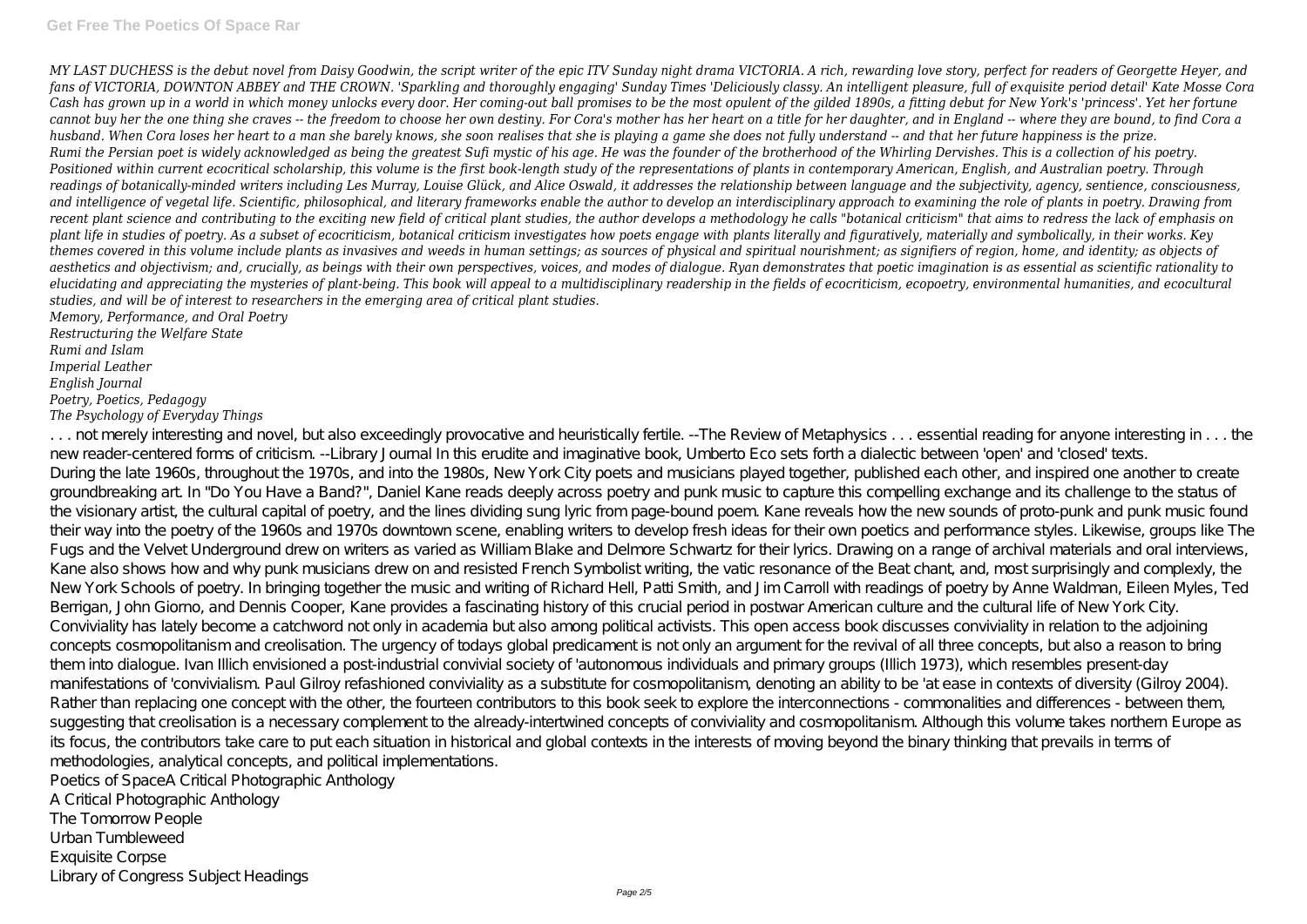Notes from a Tanka Diary

Conviviality at the Crossroads

*"Harryette Mullen is a magician of words, phrases, and songs . . . No voice in contemporary poetry is quite as original, cosmopolitan, witty, and tragic." --Susan Stewart, citation for the Academy of American Poets Fellowship Urban tumbleweed, some people call it, discarded plastic bag we see in every city blown down the street with vagrant wind. --from Urban Tumbleweed Urban Tumbleweed is the poet Harryette Mullen's exploration of spaces where the city and the natural world collide. Written out of a daily practice of walking, Mullen's stanzas adapt the traditional Japanese tanka, a poetic form suited for recording fleeting impressions, describing environmental transitions, and contemplating the human being's place in the natural world. But, as she writes in her preface, "What is natural about being human? What to make of a city dweller taking a 'nature walk' in a public park while listening to a podcast with ear-bud headphones?" Situated in the fields of contemporary literary and cultural studies, the ten essays collected in Generations of Dissent shed light on the artistic creativity, cultural production, intellectual movements, and acts of political dissidence across the Middle East and North Africa. Born of the contributors' research on dissidence and state co-option in a variety of artistic and creative fields, the volume's core themes reflect the notion that the recent Arab uprisings did not appear in a cultural, political, or historical vacuum. Rather than focus on how protestors "finally" broke the walls of fear created by authoritarian regimes in the region, these essays show that the uprisings were rooted in multiple generations and various acts of resistance decades prior to 2010–11. Firat and Taleghani's volume maps the complicated trajectories of artistic and creative dissent across time and space, showing how artists have challenged institutions and governments over the past six decades.*

*Looking ahead to the future face of the consumer society, this text provides a vision of a world radically different to our own and argues that such a world will require radically different tools and techniques for work, rest and play.*

*Offers a new way of thinking about Rumi's poetry, focusing on Rumi's place within the Sufi tradition of Islam and providing readers with an image of the mystical side of the religion-one that has love of God at its core and sublime wisdom teachings as its pathways. Lex Populi*

*Singing to the Lyre in Renaissance Italy Selections from His Stories, Poems, and Discourses, Annotated & Explained*

*The Woman Writer and the Nineteenth-Century Literary Imagination The Saturday Review of Politics, Literature, Science and Art Complexity*

*The Role of the Reader*

**The first comprehensive study of the dominant form of solo singing in Renaissance Italy prior to the mid-sixteenth century.**

**"...The Friday Book was the first work of nonfiction by novelist John Barth, author of The Sot-Weed Factor, Giles Goat-Boy, and Chimera. Taking its title from the day of the week Barth would devote to nonfiction, the three dozen essays discuss a wide range of topics from the blue crabs of Barth's beloved Chesapeake Bay to weighty literary subjects such as Borges, Homer, and semiotics..."--www.amazon.com.**

**A look at the rebellious thinkers who are challenging old ideas with their insights into the ways countless elements of complex systems interact to produce spontaneous order out of confusion**

**Ralph Gustafson's personal growth as a poet, during a career which spans more than half a century, in many ways reflects the development of modern Canadian poetry as a whole. A Poetics of Place provides the only available examination of the career of this pre-eminent Canadian poet, as well as insightful, new readings of almost all his poems. Essays and Other Nonfiction**

**Poetics of Space**

**Transforming Gender and Emotion**

**The Poetry of Ralph Gustafson**

**The Friday Book**

**Culture and Learning in Islam**

**Books in Print**

This is a book about jurisprudence—or legal philosophy. The legal philosophical texts under consideration are—to say the least—unorthodox. Tolkien, Buffy the Vampire Slayer, Harry Potter, Million Dollar Baby, and other cultural products are all referenced as exemplary instances of what the author calls lex populi—"people's" or "pop law." There, more than anywhere else, will one find the leading issues of legal philosophy. These issues,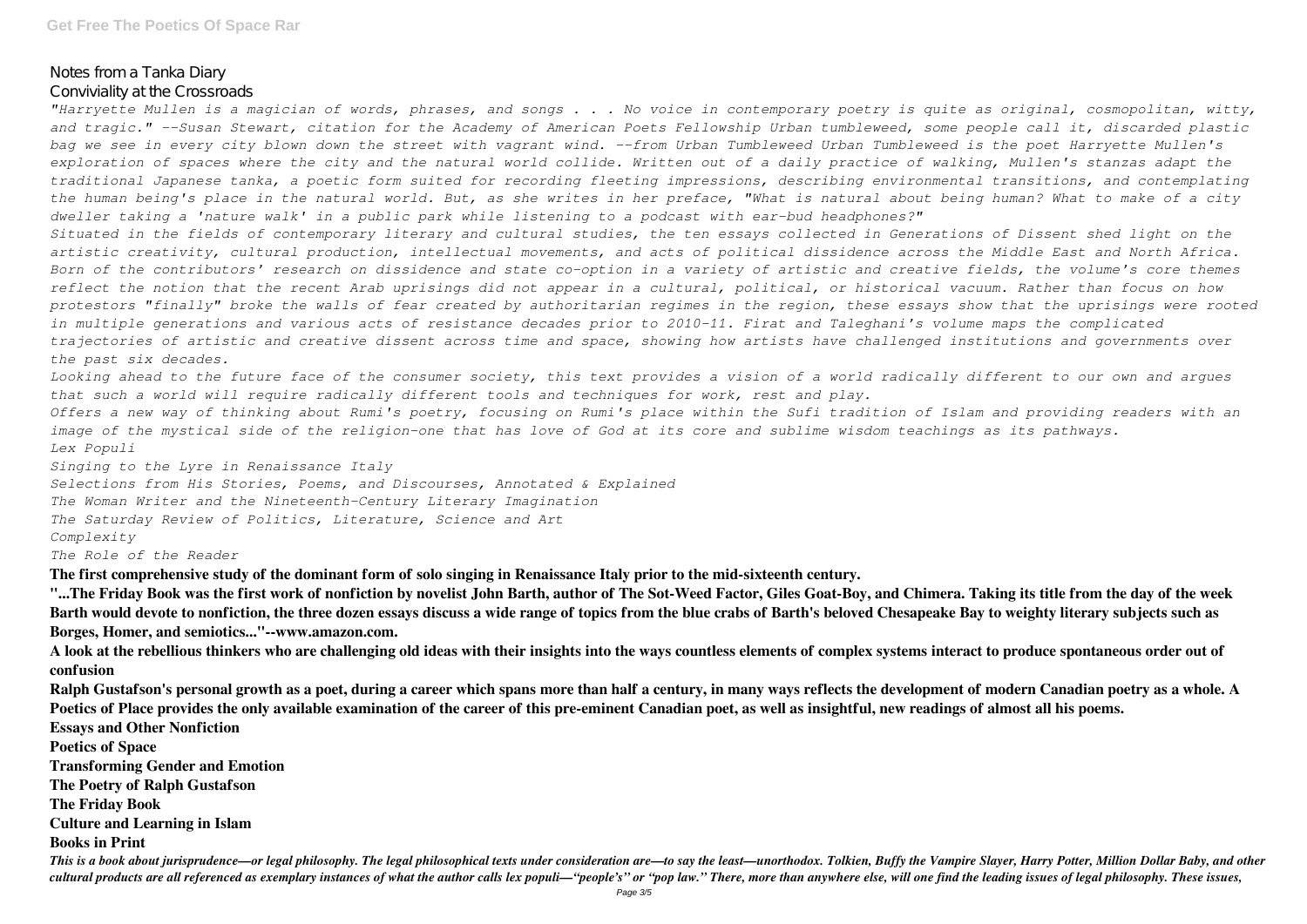however, are heavily coded, for few of these pop cultural texts announce themselves as expressly legal. Nonetheless, Lex Populi reads these texts "jurisprudentially," that is, with an eve to their hidden legal philosophica *meanings, enabling connections such as: Tolkien's Ring as Kelsen's grundnorm; vampire slaying as legal language's semiosis; Hogwarts as substantively unjust; and a seriously injured young woman as termination's* rights-bearer. In so doing, Lex Populi attempts not only a jurisprudential reading of popular and popular rereading of jurisprudence, removing it from the legal experts in order to restore it to the public at large: a *lex populi by and for the people.*

*Imperial Leather chronicles the dangerous liaisons between gender, race and class that shaped British imperialism and its bloody dismantling. Spanning the century between Victorian Britain and the current struggle for power in South Africa, the book takes up the complex relationships between race and sexuality, fetishism and money, gender and violence, domesticity and the imperial market, and the gendering of nationalism within the zones of imperial and anti-imperial power.*

*The Routledge International Handbook of Penal Abolition provides an authoritative and comprehensive look at the latest developments in the 21st-century penal abolitionism movement, both reflecting on key critical* thought and setting the agenda for local and global abolitionist ideas and interventions over the coming decade. Penal abolitionists question the legitimacy of criminal law, policing, courts, prisons and more broadly the i of punishment, to argue that rather than effectively handling or solving social problems, interpersonal disputes, conflicts and harms, they actually increase individual and societal problems. The Routledge International *Handbook of Penal Abolition is organized around six key themes: Social movements and abolition organizing Critical resistance to the penal state Voices from imprisoned and marginalized communities Diversity of abolitionist thought International perspectives on abolitionism Building new justice practices as a response to social and individual wrongdoing. A global-centred and world-encompassing project, this book provides the* reader with an alternative and critical perspective from which to reflect and raises the visibility of abolitionist ideas and strategies in a time when there is considerable discussion of how we will move forward in respon *what has given rise to the criminalizing system: white supremacy, racial capitalism and human wrongdoing. It is essential reading for all those engaged with punishment and penology, criminology, sociology, corrections and critical prisons studies. It will appeal to any reader who seeks an innovative response to the calamitous failures of the modern criminalizing system.*

For all the deep thinkers with questions about the world, this encyclopedia holds the answers you have been searching for. What is the meaning of life? What is the Universe made of? Read what our eminent philosophers thought about the nature of reality, and the fundamental questions we ask ourselves. To help you understand the subject and what it is about, The Philosophy Book introduces you to ancient philosophers such as Plato and Confucius. But it doesn't stop there, read about our modern thinkers such as Chomsky and Derrida too. Short and sweet biographies of over a hundred philosophers and their profound questions. Work your way through the different branches of philosophy such as metaphysics and ethics. Understand how philosophical questions have led to breakthroughs in maths and science. Get to grips with how the history of philosophy informs our modern lives, exploring topics such as how science can predict the future and how language shapes our thoughts and decisions. Your Philosophical Questions Explained If you thought philosophy was full of difficult concepts, The Philosophy Book presents the key ideas in an easy to follow layout. Explained in simple terms with visual guides such as mind maps, diagrams, and timelines for the progression of ideas. Enjoy the stunning graphics that add a little wit to the serious subject. Travel from ancient philosophers to contemporary thinkers: - The Ancient World 700 BGE - 250 CE - The Medieval World 250 - 1500 - Renaissance and the Age of Reason 1500 - The Age of Revolution 1750 - 1900 - The Modern World 1900 - 1950 - Contemporary Philosophy The Series Simply Explained With over 7 million copies sold worldwide to date, The Philosophy Book is part of the award-winning Big Ideas series from DK Books. It uses innovative graphics along with engaging writing to make complex subjects easier to understand.

*Val Plumwood was an eminent environmental philosopher and activist who was prominent in the development of radical ecophilosophy from the early 1970s until her death in 2008. Her book Feminism and the Mastery of Nature (1992) has become a classic. In 1985 she was attacked by a crocodile while kayaking alone in the Kakadu national park in the Northern Territory. She was death rolled three times before being released from the* crocodile's jaws. She crawled for hours through swamp with appalling injuries before being rescued. The experience made her well placed to write about cultural responses to death and predation. The first section of The Eve of the Crocodile consists of chapters intended for a book on crocodiles that remained unfinished at the time of Val's death. The remaining chapters are previously published papers brought together to form an overview *of Val's ideas on death, predation and nature.*

*The Essential Rumi My Last Duchess Differentials Race, Gender, and Sexuality in the Colonial Contest The unputdownable epic novel of an American Heiress The New Media Reader*

## *Intellectuals, Cultural Production, and the State in the Middle East and North Africa*

This publication examines art, the human sciences, science, philosophy, mysticism, language and literature. For this task, UNESCO has chosen scholars and experts from all over the world who belong to widely divergent cultural and religious backgrounds.--Publisher's description.

Golden Age departures in historiography and theory of history in some ways prepared the ground for modern historical methods and ideas about historical factuality. At the same time, they fed into the period's own "aesthetic-historical culture" which amalgamated fact and fiction in ways modern historians would consider counterfactual: a culture where imaginative historical prose, poetry and drama selfconsciously rivalled the accounts of royal chroniclers and the dispatches of diplomatic envoys; a culture dominated by a notion of truth in which skilful construction of the argument and exemplarity took precedence over factual accuracy. Literature and Historiography in the Spanish Golden Age: The Poetics of History investigates this grey area backdrop of modern ideas about history, delving into a variety of Golden Age aesthetic-historical works which cannot be satisfactorily described as either works of literature or works of historiography but which belong in between these later strictly separate categories. A sourcebook of historical written texts, video documentation, and working programs that form the foundation of new media. This reader collects the texts, videos, and computer programs—many of them now almost impossible to find—that chronicle the history and form the foundation of the still-emerging field of new media. General introductions by Janet Murray and Lev Manovich, along with short introductions to each of the texts, place the works in their historical context and explain their significance. The texts were originally published between World War II—when digital computing, cybernetic feedback, and early notions of hypertext and the Internet first appeared—and the emergence of the World Wide Web—when they entered the mainstream of public life. The texts are by computer scientists, artists, architects, literary writers, interface designers, cultural critics, and individuals working across disciplines. The contributors include (chronologically) Jorge Luis Borges, Vannevar Bush, Alan Turing, Ivan Sutherland, William S. Burroughs, Ted Nelson, Italo Calvino, Marshall McLuhan, Jean Baudrillard, Nicholas Negroponte, Alan Kay, Bill Viola, Sherry Turkle, Richard Stallman, Brenda Laurel, Langdon Winner, Robert